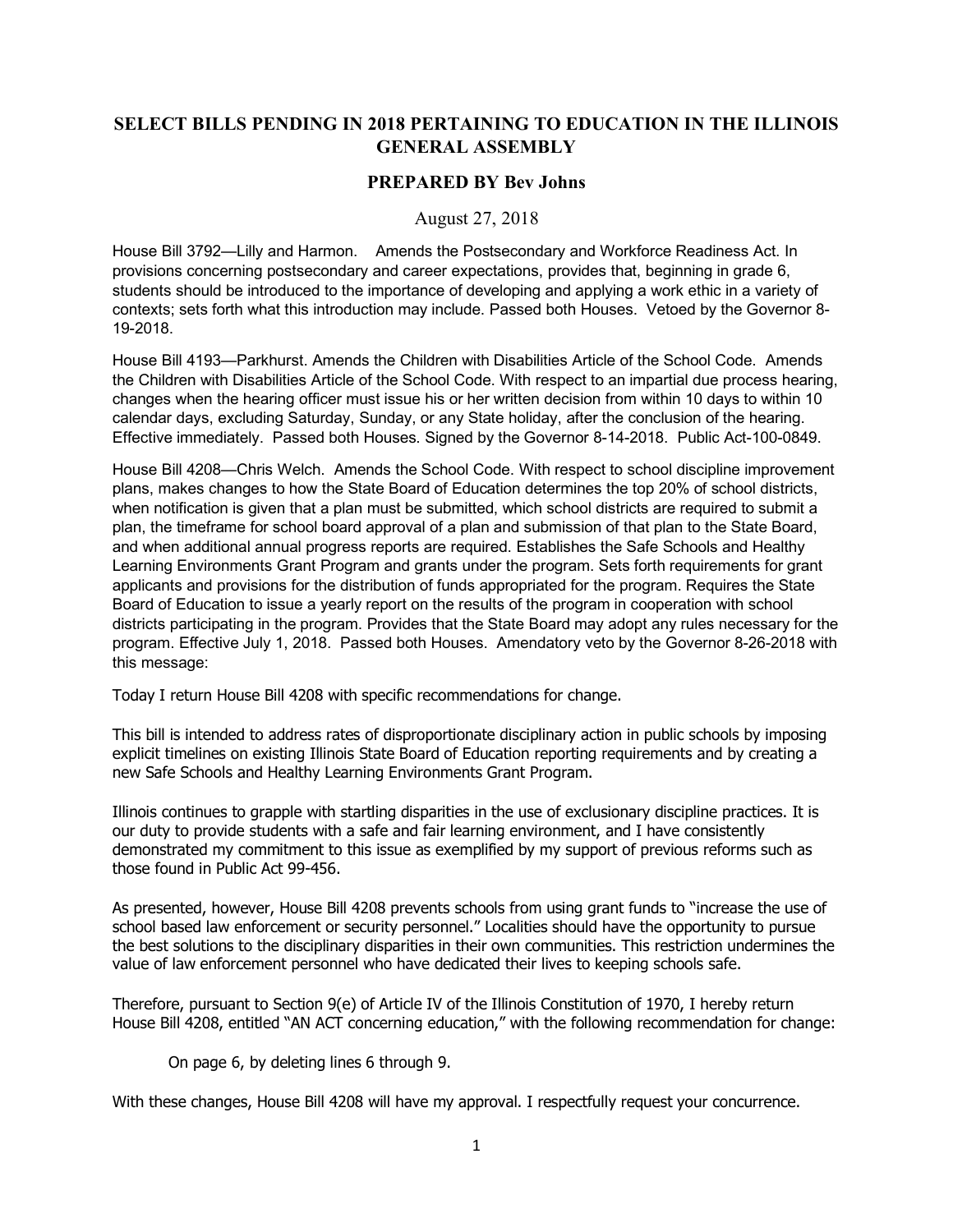House Bill 4284—Chapa LaVia. Amends the School Code. Provides that, for State Board of Education appointments made after the effective date of the amendatory Act, 3 of the members of the State Board must represent the educator community. Sets forth the qualifications for these members and makes other changes with regard to the qualifications of members of the State Board. Effective immediately. Passed House. Passed both Houses. Vetoed by the Governor 8-19-2018.

House Bill 4346—Jones. Amends the School Code and various Acts relating to the governance of public universities and community colleges in Illinois. With respect to the requirement that the events of Black History be taught in every public elementary school and high school. Requires every public institution of higher education and community college to offer a course studying the events of Black History. Allows public institutions of higher education and community colleges to meet the requirement by offering an online course. Passed both Houses. Signed by the Governor 7-27-2018. Public Act 100-0634.

House Bill 4369—Sommer. Amends the School Code. Provides that the State Board of Education shall develop and maintain a handbook to be made available on its Internet website that provides guidance for pupils, parents or guardians, and teachers on the subject of dyslexia. Specifies handbook requirements. Provides that the State Board shall review the handbook once every 4 years to update, if necessary, the guidelines, educational strategies, or resources and services made available in the handbook. Effective immediately. Passed both Houses. Signed by the Governor 7-20-2018. Public Act 100-0617.

House Bill 4409—Pritchard and Crespo. Amends the School Code. In the Article governing children with disabilities, provides that, amongst other meanings, a "school psychologist" means a person who holds a valid Nationally Certified School Psychologist credential (rather than certificate). Removes from the definition of "school psychologist" the requirement that a psychologist have additional qualifications as may be required by the State Board of Education. Effective immediately. Passed both Houses. Signed by the Governor 8-10-2018. Public Act 100-0750.

House Bill 4442—Gabel. Amends the School Code. Requires the State Board of Education to assist each school district that offers an evidence-based parenting education model. Requires the State Board to implement and administer a 3-year pilot program supporting the health and wellness student-learning requirement by utilizing a unit of instruction on parenting education in participating school districts that maintain grades 9 through 12. Provides that the program is encouraged to include, but is not limited to, instruction on (i) family structure, function, and management, (ii) the prevention of child abuse, (iii) the physical, mental, emotional, social, economic, and psychological aspects of interpersonal and family relationships, and (iv) parenting education competency development that is aligned to the social and emotional learning standards of the student's grade level. Allows the State Board to make grants to school districts that apply to participate in the pilot program. Effective immediately. Passed both Houses. Signed by the Governor 8-23-2018. Public Act 100-1043.

House Bill 4514—Pritchard and Olsen. Amends the School Code. Provides that only persons licensed and endorsed as a school counselor under the Code may use the title "school counselor". Passed both Houses.

Amendatory Veto by the Governor on 8-13-2018. Message states that the Governor recommends removing a provision that provides that only persons licensed and endorsed as a school counselor may use the title "school counselor". Recommends requiring the Illinois Department of Employment Security to conduct a study and issue a report by January 31, 2019 that studies the labor market impacts of title protection of the school counselor profession and that specifically examines: (i) the effects of requiring this certification on the historically economically disenfranchised and (ii) the potential for mandatory certification to act as a barrier to labor market mobility for women, minorities, the poor, veterans, and long-term unemployed.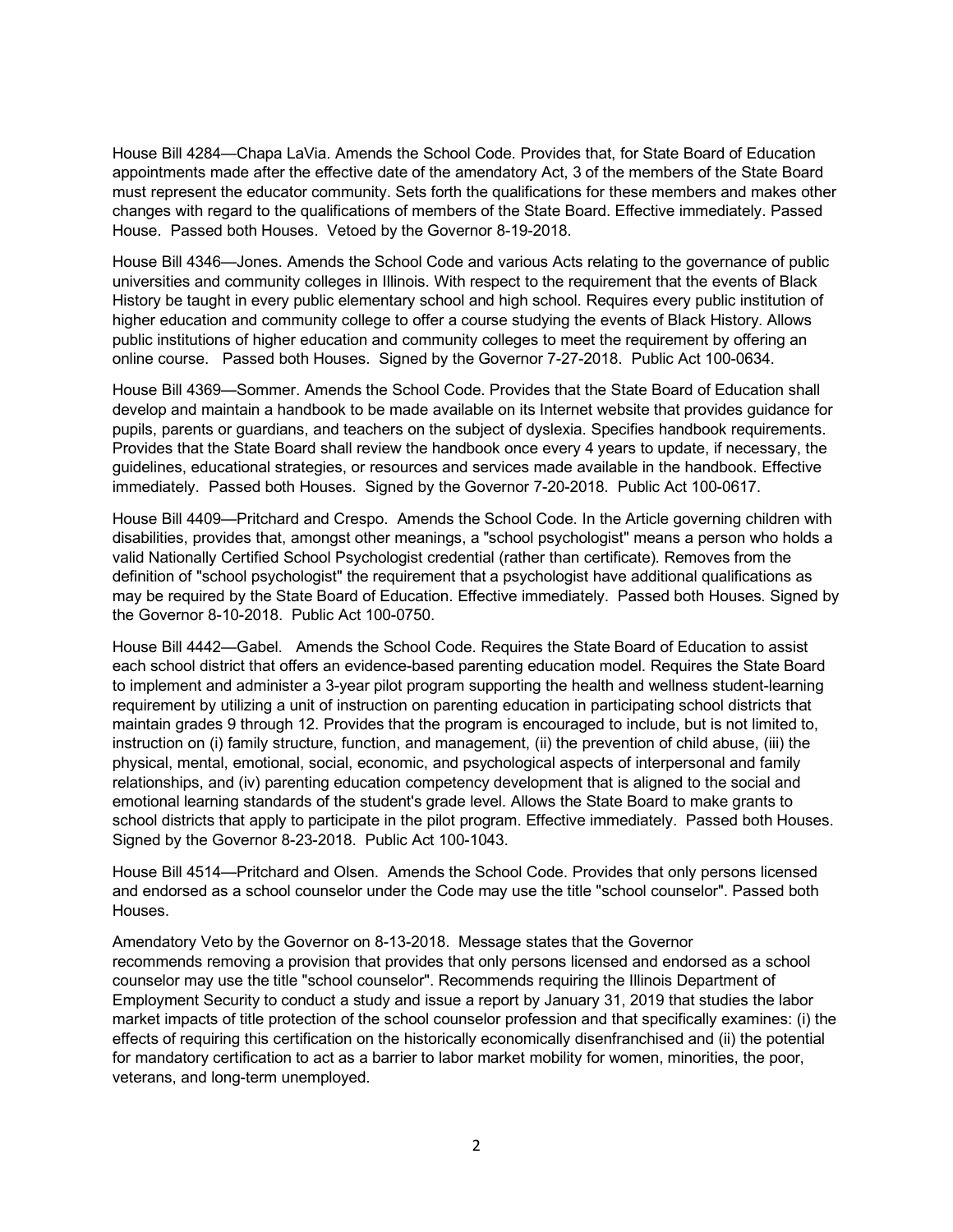House Bill 4657—Manley. Amends the School Code. Creates the Emotional Intelligence and Social and Emotional Learning Task Force (rather than the Emotional Intelligence Education Task Force) to develop curriculum guidelines and best practices on emotional intelligence and social and emotional learning (rather than develop curriculum guidelines on emotional intelligence). Adds to the membership of the Task Force. Removes a provision requiring every public elementary school and high school to include in its curriculum a unit of instruction studying emotional intelligence.

Provides that the Task Force shall develop curriculum and assessment guidelines (rather than curriculum guidelines) and best practices on emotional intelligence and social and emotional learning. Passed both Houses. Vetoed by the Governor 8-19-2018.

House Bill 4658—Manley. Provides that, at least once every 2 years, a school board shall require inservice training of licensed school personnel and administrators (rather than school guidance counselors, teachers, school social workers, and other school personnel) who work with pupils in kindergarten through grade 12 (rather in grades 7 through 12) to identify the warning signs of mental illness and suicidal behavior in youth (rather than in adolescents and teens). Passed both Houses. Signed by the Governor 8-17-2018. Public Act 100-0903.

House Bill 4706—Scherer. Amends the School Code. Provides that a school board may require of new substitute teachers evidence of physical fitness to perform duties assigned and shall require of new substitute teachers evidence of freedom from communicable disease, and provides that evidence may consist of a physical examination by a health care provider (instead of treating substitute teachers like other new employees who are required to provide evidence of physical fitness to perform duties assigned and freedom from communicable disease through a physical examination by a health care provider). Effective immediately. Passed both Houses. Signed by the Governor 8-14-2018. Public Act 100-0855.

House Bill 4742—Ford. Amends the School Code. Provides that a school district may not reduce the number of full-time staff members of a department as a result of hiring a substitute teacher recruiting firm. Provides that, in the event of a teacher's strike, a school district may not use a recruiting firm to hire a substitute teacher. Provides that the Chicago School District may contract with a substitute teacher recruiting firm under the program only if certain requirements are met. Provides that a substitute teacher recruiting firm may enter into an agreement with a labor organization that has a collective bargaining agreement with a school district. Effective immediately. Passed both Houses. Signed by the Governor 8- 14-2018. Public Act 100-0813.

House Bill 4860—Fortner. Amends the School Code.. Amends the School Code. Removes the end date of the electronic-learning days pilot program for the 3 school districts in the program. Makes conforming changes. Effective immediately. Passed both Houses. Signed by the Governor 8-10-2018. Public Act 100-0760.

House Bill 4870—Lang. Amends the School Code. Requires a school district, public school, charter school, or nonpublic school to authorize a parent or guardian of a student who is a qualifying patient to administer a medical cannabis infused product to the student on school premises or a school bus if both the student (as a qualifying patient) and the parent or guardian (as a designated caregiver) have been issued registry identification cards under the Compassionate Use of Medical Cannabis Pilot Program Act. Defines terms. Provides that a parent or guardian may not administer a medical cannabis infused product if the administration would create disruption to the school's educational environment or would cause exposure of the product to other students. Provides that nothing in the provision requires a member of the school's staff to administer a medical cannabis infused product to a student. Amends the Compassionate Use of Medical Cannabis Pilot Program Act. Makes conforming changes. Provides that the provision may be referred to as Ashley's Law. Defines terms. Provides that, in addition to the parent or guardian of a student who is a registered qualifying patient, an individual registered with the Department of Public Health as a designated caregiver may administer a medical cannabis infused product to that student. Makes conforming changes. Provides that a parent or guardian or other individual may not administer a medical cannabis infused product in a manner that, in the opinion of the school district or school, would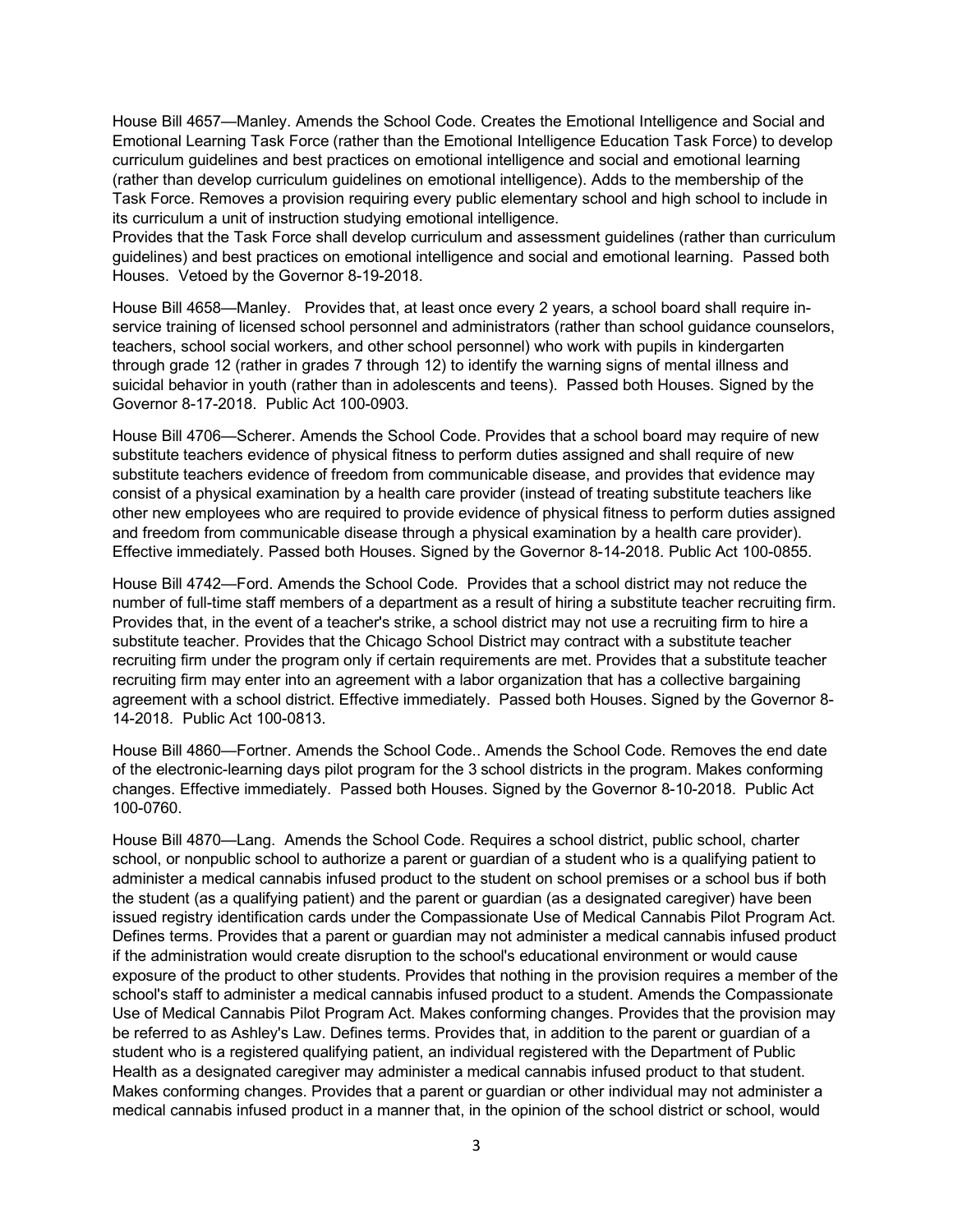create a disruption to the school's educational environment or would cause exposure of the product to other students (rather than prohibiting any administration that would create a disruption or cause exposure). Makes other changes concerning restrictions. Effective immediately. Passed both Houses. Signed by the Governor 8-1-2018. Public Act 100-0660.

House Bill 4908—Moeller. Amends the School Code. Provides that all children in kindergarten and the second, sixth, and ninth grades (rather than all children in kindergarten and the second and sixth grades) of any public, private, or parochial school shall have a dental examination. Passed both Houses. Signed by the Governor 8-13-2018. Public Act 100-0829.

House Bill 4927—Chapa LaVia. Amends the Chicago School District Article of the School Code. Requires the school district to provide all copies of teacher evaluations to the exclusive bargaining representative of the school district's teachers within 7 days after issuing the evaluations. Passed both Houses. Signed by the Governor 8-3-2018. Public Act 100-0682.

House Bill 5136—Slaughter. Amends the School Code. With regard to the development of teacher evaluation plans, provides that, beginning with the first school year following the effective date of the amendatory Act, a joint committee (created by a school district to incorporate the use of data and indicators on student growth as a significant factor in rating teacher performance into the evaluation plan) shall meet no less than one time annually to assess and review the effectiveness of the district's evaluation plan for the purposes of continuous improvement of instruction and evaluation practices. Provides that the Open Meetings Act does not apply to meetings of a joint committee formed under certain provisions of the Code. Amends the Illinois Educational Labor Relations Act. Provides that negotiating team strategy sessions are included in an exception to the Open Meetings Act. Passed both Houses. Signed by the Governor 8-10-2018. Public Act 100-0768.

House Bill 5175—Hoffman. Amends the School Code. Amends the Charter Schools Law of the School Code. Removes provisions allowing the State Charter School Commission to reverse a school board's decision to deny, revoke, or not renew a charter; makes related changes. Provides that if a charter school applicant submits a proposal to a school board outside of the process adopted by that school board for receiving charter school proposals on an annual basis, the applicant shall not have any right to submit its proposal to the State Charter School Commission as otherwise authorized. In a provision concerning a charter school proposed to be jointly authorized by 2 or more school districts and the school boards unanimously denying the charter school proposal with a statement that the school boards are not opposed to the charter school, but that they yield to the Commission in light of the complexities of joint administration, allows the charter applicant to submit the proposal to the Commission and requires the Commission to follow the same process and be subject to the same timelines for review as a school board. Allows the Commission to approve an application for a charter if certain conditions are met. Provides that the Commission may condition approval of an application on the acceptance of funding in an amount less than requested. Provides that final decisions of the Commission are subject to judicial review under the Administrative Review Law. Provides that if the Commission approves an application for a charter school, then the Commission shall act as the authorized chartering entity. Provides that if the Commission is the authorized chartering entity, then the Commission shall execute a charter agreement (instead of approve the charter agreement). Provides that the Commission has no authority to approve a charter school proposal that has been denied by a school board. Effective immediately. Passed both Houses. Vetoed by the Governor 8-24-2018.

House Bill 5195—Greenwood. Amends the Transportation Article of the School Code. Provides that each school board may provide free transportation for any pupil residing within 1 1/2 miles from the school attended where conditions are such that walking, either to or from the school to which a pupil is assigned for attendance or to or from a pick-up point or bus stop, constitutes a serious hazard to the safety of the pupil due to a course or pattern of criminal activity, as defined in the Illinois Streetgang Terrorism Omnibus Prevention Act. Provides for the adoption of guidelines by the local law enforcement agency as to what constitutes a serious safety hazard due to a course or pattern of criminal activity. Provides that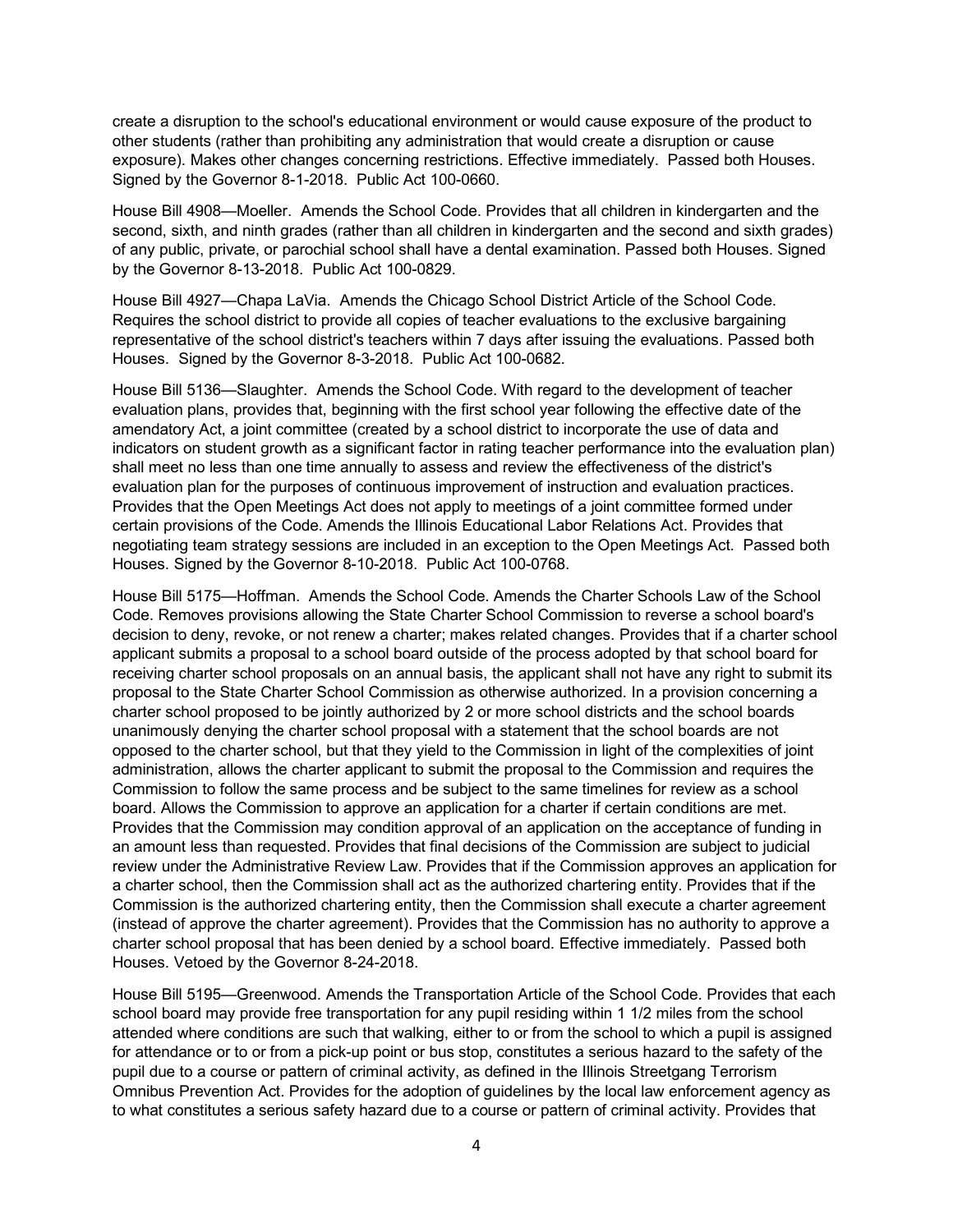the State Board of Education, in consultation with the local law enforcement agency, shall review the findings of the school board concerning a course or pattern of criminal activity and shall approve or disapprove the school board's determination that a serious safety hazard exists within 30 days after the school board submits its findings to the State Board. Authorizes the local law enforcement agency to determine what constitutes a course or pattern of criminal activity. Makes related changes. Provides that the changes made by the amendatory Act do not apply to the Chicago school district. Effective immediately. Passed both Houses.

Amendatory Veto by the Governor on 8-21-2018. In Governor's amendatory veto message, he states the following:

In provisions of the School Code that permit a school board to provide free transportation to a student because the conditions of the school route constitute a serious hazard to the student's safety, recommends adding the following provisions: (i) that such transportation, if provided due to vehicular traffic or rail crossings, shall not be provided if adequate transportation for the public is available; and (ii) that such transportation, if provided due to a course or pattern of criminal activity, may be provided notwithstanding the availability of adequate transportation for the public. Recommends removing a provision that excludes the Chicago school district from the free transportation provisions.

House Bill 5196—Greenwood. Amends the School Code. Provides that, beginning on July 1, 2018, the license renewal fee for an Educator License with Stipulations with a paraprofessional educator endorsement shall be \$25. Effective immediately. Passed both Houses. Signed by the Governor 8-10- 2018. Public Act 100-0772.

House Bill 5247—Pritchard. Amends the School Code. Provides that the State Board of Education shall initiate a rulemaking proceeding to adopt rules (rather than adopt rules) as may be necessary to allow students of any high school in this State who are 16 years of age or older to participate in the registered apprenticeship. Changes the definition of "registered apprenticeship program" to provide that apprentices in the program may earn postsecondary credit toward a certificate or degree, as applicable. Provides that the definition of "registered apprenticeship program" does not include an apprenticeship program related to construction, as defined under the Employee Classification Act. Passed both Houses. Signed by the Governor 8-20-2018. Public Act 100-0992.

House Bill 5481—Guzzardi. Amends the School Code. Provides that, no later than day 60 of instruction in each school year, a school board shall report to the State Board of Education for kindergarten through grade 12 classes certain information about actively employed teachers, pupil-teacher ratios, class instructors, and class sections; defines terms. Requires the State Board of Education to publish the information contained in the reports on its Internet website no later than December 1, 2019 and annually thereafter. Sets forth class size goals to be achieved by the 2020-2021 school year. Passed both Houses. Vetoed by the Governor 8-19-2018.

House Bill 5588—Crespo. Provides that the State Board of Education shall provide the Balanced Accountability Measure Committee an annual report with data and other information collected from entities identified by the State Board as learning partners (rather than lead partners), including, but not limited to, data and information on the learning partners' (rather than the Committee's) effectiveness, geographic distribution, and cost to serve as part of a comprehensive statewide system of support. Provides that, pursuant to the federal Every Student Succeeds Act, the State Board may establish educator preparation pilot programs (rather than establish entrance educator preparation programs, encourage collaboration between schools of educator preparation and high-need districts, establish projects to recruit, select, prepare, and provide professional development for teachers or school leaders, and establish initiatives that focus on funding performance-based programs or human capital management systems). Repeals a provision in the Chicago School District Article on partnership agreements for advancing student achievement. Makes other and conforming changes. Provides that the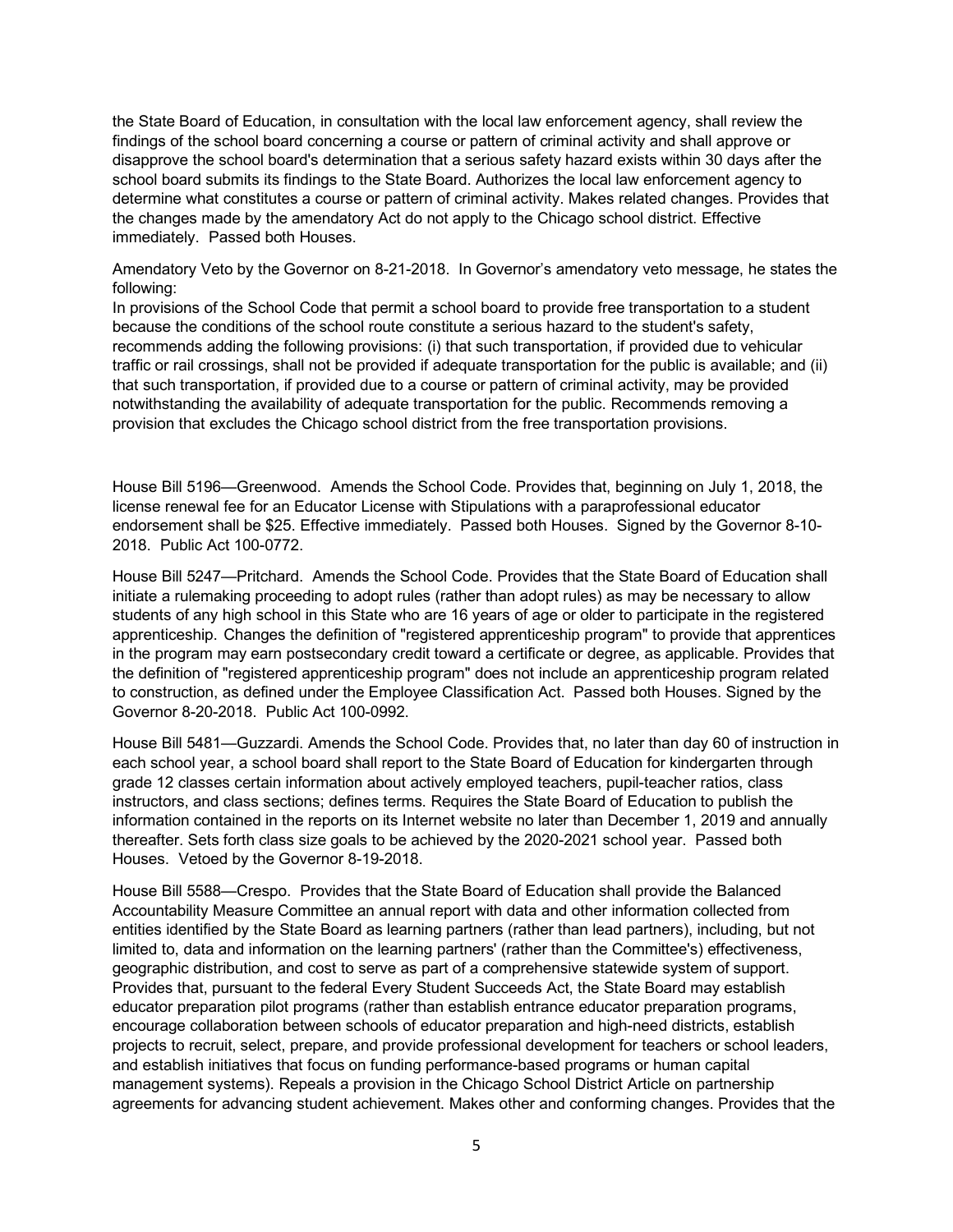State Board of Education shall provide the Balanced Accountability Measure Committee an annual report with data and other information collected from entities identified by the State Board as learning partners (rather than lead partners), including, but not limited to, data and information on the learning partners' (rather than the Committee's) effectiveness, geographic distribution, and cost to serve as part of a comprehensive statewide system of support. Provides that, pursuant to the federal Every Student Succeeds Act, the State Board may establish educator preparation pilot programs (rather than establish entrance educator preparation programs, encourage collaboration between schools of educator preparation and high-need districts, establish projects to recruit, select, prepare, and provide professional development for teachers or school leaders, and establish initiatives that focus on funding performancebased programs or human capital management systems). Repeals a provision in the Chicago School District Article on partnership agreements for advancing student achievement. Makes other and conforming changes. Passed both Houses. Signed by the Governor 8-23-2018. Public Act 100-1046.

House Bill 5627—T. Bennett. Amends the Downstate Teacher Article of the Illinois Pension Code. For the period beginning July 1, 2018 through June 30, 2020, increases the amount of employment as a teacher that a retired teacher may perform without impairing the retirement status; allows 120 paid days or 600 paid hours in a school year, but not more than 100 paid days in the same classroom. Further amends the School Code. Provides that, beginning July 1, 2018 and until June 30, 2023, the State Board of Education may issue a Short-Term Substitute Teaching License; specifies requirements and fees for the License. Provides that each school board shall, in collaboration with its teachers or, if applicable, the exclusive bargaining representative of its teachers, jointly develop a short-term substitute teacher training program that provides individuals who hold a Short-Term Substitute Teaching License with information on curriculum, classroom management techniques, school safety, and district and building operations. Provides that a school board with a substitute teacher training program in place before the effective date of the amendatory Act may utilize that program to satisfy the short-term substitute teacher training program requirement. Repeals the provision on July 1, 2023. Provides that a school district may not require an individual who holds a valid Professional Educator License or Educator License with Stipulations to seek or hold a Substitute Teaching License. Provides that, in order to receive a Professional Educator License endorsed in a school support personnel area, applicants trained in another country must meet certain requirements. Provides that, as used in the Educator Licensure Article of the School Code, in connection with the word "school" or "institution", the term "recognized" includes a forprofit entity that meets the requirements set by the State Board of Education, and requires any for-profit entity to be approved by the Board of Higher Education. Makes other changes. Effective July 1, 2018. Passed both Houses. Signed by the Governor 6-29-2018. Public Act 100-0596.

House Bill 5696—E. Chris Welch. Creates the Bridge Program for Underrepresented Students Act. Defines terms. Provides that each public university in this State may establish a Bridge Program for underrepresented students. Specifies program requirements. Provides that a public university that establishes a Bridge Program shall, on or before September 1, 2019 and on or before September 1 of each subsequent year, publish on its website and make available to the public a report on the Program. Effective immediately. Passed both Houses. Signed by the Governor 8-24-2018. Public Act 100-1063.

House Bill 5754--N. Phelps-Finnie. Amends the School Code. Provides that a principal endorsement shall be affixed to a Professional Educator License of any holder who, in addition to other requirements in the Code, has at least 4 total years of teaching or 4 total years of working in the capacity of school support personnel in a school under the supervision of the Illinois Department of Corrections (or in combination with other permitted schools). Passed both Houses. Signed by the Governor 8-10-2018. Public Act 100- 0780.

House Bill 5770—Conroy. Amends the Children with Disabilities Article of the School Code. Provides that, beginning with the 2019-2020 school year, a school board shall post on its Internet website, if any, and incorporate into its student handbook or newsletter notice that students with disabilities who do not qualify for an individualized education program, as required by the federal Individuals with Disabilities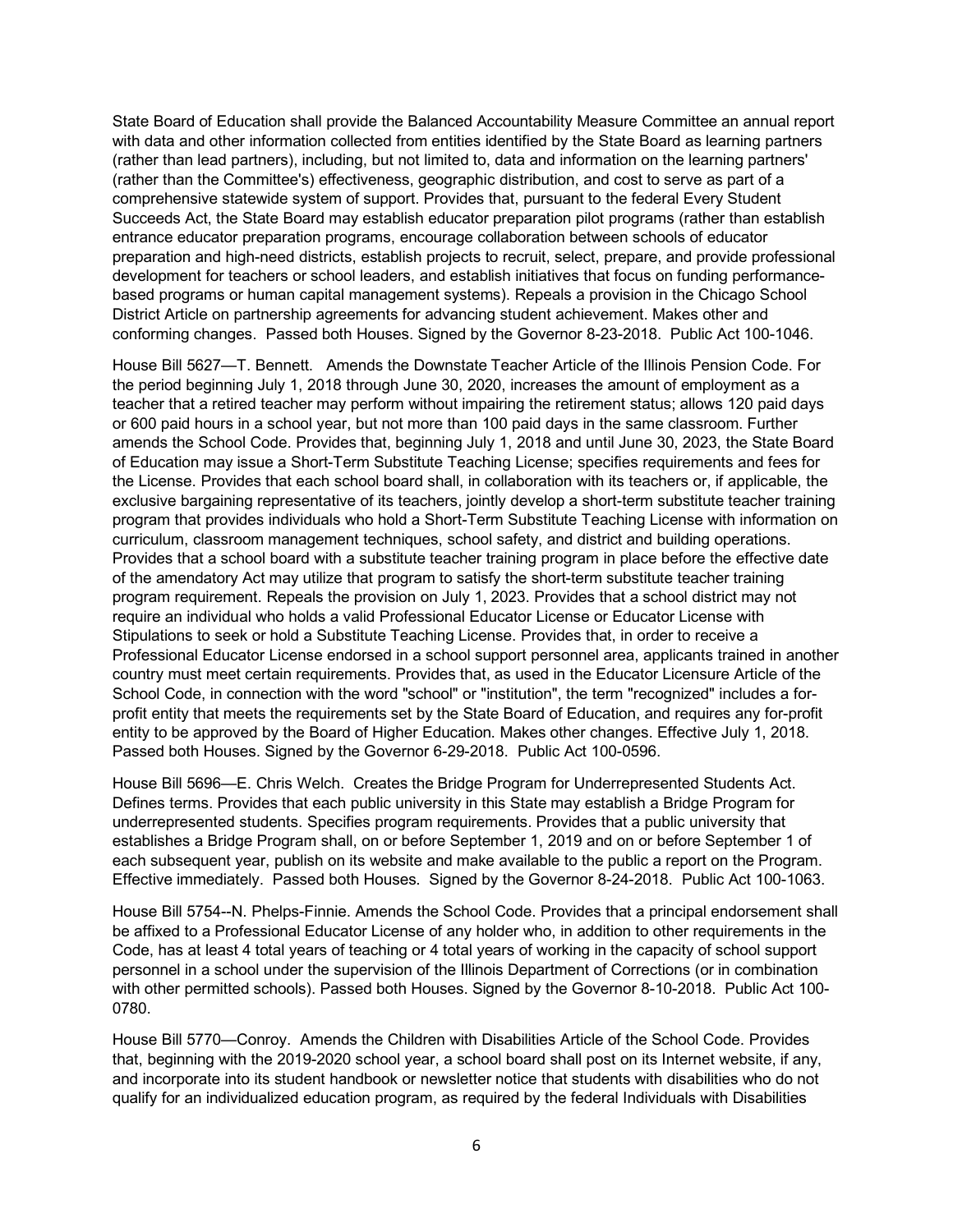Education Act and implementing provisions of the Code, may qualify for services under Section 504 of the federal Rehabilitation Act of 1973 if the child (i) has a physical or mental impairment that substantially limits one or more major life activities, (ii) has a record of a physical or mental impairment, or (iii) is regarded as having a physical or mental impairment (rather than shall publish a public notice in its newsletter of general circulation or in the newsletter of another governmental entity of general circulation in the district or if neither is available in the district, then in a newspaper of general circulation in the district, the right of all children with disabilities to a free appropriate public education as provided under the Code). Effective immediately. Passed both Houses. Signed by the Governor 8-28-2018. Public Act 100-1112.

House Bill 5771—Chapa LaVia. Amends the School Code. Provides that, beginning July 1, 2018, any publicly funded early childhood program receiving Preschool for All Block Grant funds or Preschool for All Expansion Block Grant funds shall collect and review its chronic absence data and determine what support and resources are needed to positively engage chronically absent students and their families to encourage the habit of daily attendance and promote success; defines "chronic absence". Sets forth actions that are encouraged. Effective July 1, 2019. Passed both Houses. Signed by the Governor 8- 13-2018. Public Act 100-0819.

House Bill 5786---Mayfield. Amends the School Code. Provides that, beginning with the 2018-2019 school year, an in-school suspension program provided by a school district for any students in kindergarten through grade 12 may focus on promoting non-violent conflict resolution and positive interaction with other students and school personnel. Provides that a school district may employ a substitute teacher to oversee an in-school suspension program in kindergarten through grade 12**.** Provides that a school district may employ a school social worker or a licensed mental health professional (rather than a substitute teacher) to oversee the in-school suspension program. Passed both Houses. Signed by the Governor 8-22-2018. Public Act 100-1035.

House Bill 5795—Chapa LaVia. Amends the School Code. In the Article governing compulsory attendance of pupils, provides that the term "truant" means a child who is subject to compulsory school attendance and who is absent without valid cause, as defined in the Article, from such attendance for more than 1% but less than 5% of the past 180 days (rather than absent without valid cause from such attendance for a school day or portion thereof). Effective July 1, 2018. Passed both Houses. Signed by the Governor 8-17-2018. Public Act 100-0918.

House Bill 5812—Will Davis. Amends the School Code. With regard to property tax relief pool grants, provides that each year, the State Board of Education shall set a threshold above which a school district may apply for property tax relief. Provides that the intended relief may not be greater than 1% of the EAV for a unit district, 0.69% of the EAV for an elementary school district, or 0.31% of the EAV for a high school district; defines "EAV". Provides that the total property tax relief allowable to a school district shall be calculated based on the total amount of reduction in the school district's aggregate extension. With regard to evidence-based funding, provides that when a school district withdraws from a special education cooperative, the portion of the base funding minimum that is attributable to the school district may be redistributed to the school district upon withdrawal. Provides that the school district and the cooperative must include the amount of the base funding minimum that is to be re-apportioned in their withdrawal agreement and notify the State Board of Education of the change with a copy of the agreement upon withdrawal. Repeals a provision governing the basis for apportionment of general State financial aid and supplemental general State aid to the common schools for the 1998-1999 through the 2016-2017 school years. Makes other changes. Effective immediately. Passed both Houses. Signed by the Governor. Public Act 100-0582.

House Bill 5914—McSweeney. Amends the Freedom of Information Act to provide that in the case of sexual assault or sexual abuse by school district personnel, nothing in the Act prohibits a school district from disclosing disciplinary records of school district personnel. Amends the School Code to require a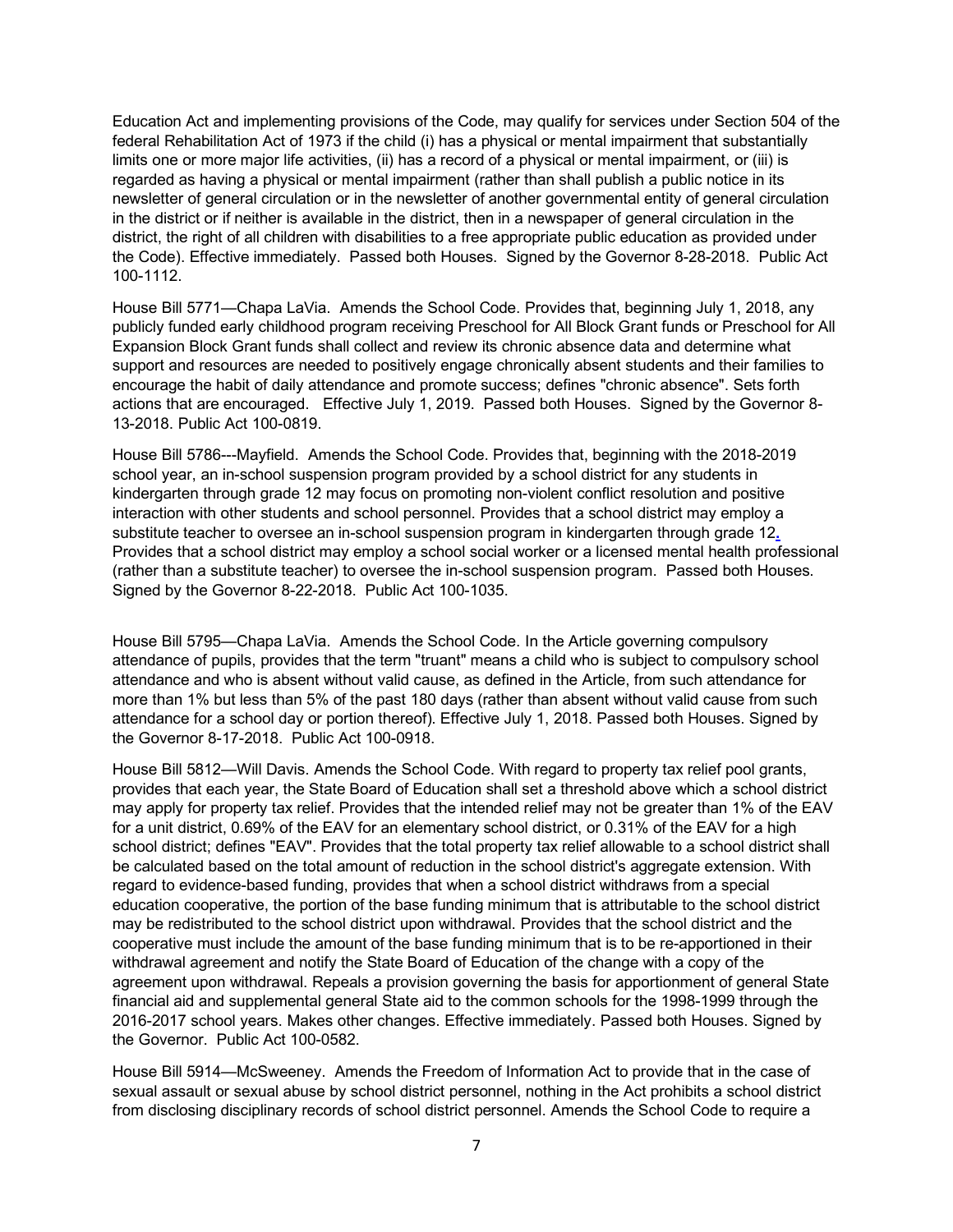school board to report all credible cases of sexual assault or sexual abuse by a licensed educator to the State Board of Education, to establish a hearing procedure for student victims, and to ensure that a licensed educator under investigation by the State Superintendent of Education is reassigned to nonclassroom duty. Provides that, beginning with the 2018-2019 school year, the State Board of Education must monitor all fingerprint-based criminal history records checks and any other database checks conducted by a school district or regional superintendent for applicants for employment with a school district. Makes changes concerning educator licensure and allegations of physical or sexual abuse. Amends the Criminal Code of 2012 to create the criminal offense of sexual conduct or sexual relations with a student by an authority figure. Amends the Code of Criminal Procedure of 1963 to require an arresting enforcement agency to share its reports pertaining to the arrest of a licensed educator with the superintendent of any school district that employs the educator (or, in the case of the arrest of a superintendent, with the school board of any school district that employs the superintendent). Amends the Personnel Record Review Act to provide that the Act does not prohibit a school district from divulging internal investigative findings and discipline to another school district. Effective immediately. Filed with the Clerk on 6-13-2018.

Senate Bill 454—Koehler and Fine. Amends the Children with Disabilities Article of the School Code. With regard to individualized education programs, provides that at the child's initial IEP meeting and at each annual review meeting, the child's IEP team shall provide the child's parent or guardian with a written notification that informs the parent or guardian that the IEP team is required to consider whether the child requires assistive technology in order to receive free, appropriate public education. Requires the notification to also include a toll free telephone number and internet address for the State's assistive technology program. For the Chicago school district only, provides that no later than 10 calendar days prior to a child's individualized education program meeting or as soon as possible if a meeting is scheduled within 10 calendar days with written parental consent, the school board or school personnel must provide the child's parent or guardian with a written notification of the services that require a specific data collection procedure from the school district for services related to the individualized education program. Provides that no later than 5 school days prior to a child's individualized education program meeting or as soon as possible if a meeting is scheduled within 5 school days with written parental consent, the school board or school personnel must provide the child's parent or guardian with a draft individualized education program. Provides that if a child's individualized education program team determines that certain services are required in order for the child to receive a free, appropriate public education and those services are not implemented within 10 school days after the team's determination, then the school board shall provide the child's parent or guardian with notification that those services have not yet been administered to the child. Permits the State Board of Education to create a telephone hotline to address complaints regarding the school district's special education services or lack of special education services. Prohibits the school district from using any measure that would prevent or delay an individualized education program team from adding a service to the program or creating a time restriction in which a service is prohibited from being added to the program. Effective immediately. Passed both Houses. Signed by the Governor 8-20-2018. Public Act 100-0993.

Senate Bill 1829—Hutchinson. Amends the School Code. Provides that, beginning with the 2018-2019 school year and until the 2023-2024 school year, an individual may teach preschool children in an early childhood program that receives grants under the Code if he or she holds a Professional Educator License with an early childhood education endorsement or with short-term approval for early childhood education or he or she pursues a Professional Educator License and holds (i) an ECE Credential Level of 5 awarded by the Department of Human Services under the Gateways to Opportunity Program developed under the Department of Human Services Act or (ii) an Educator License with Stipulations with a transitional bilingual educator endorsement and he or she has either passed an early childhood education content test or completed no less than 9 semester hours of college coursework in the area of early childhood education. Effective July 1, 2018. Passed both Houses. Signed by the Governor 7-27-2018. Public Act 100-0645.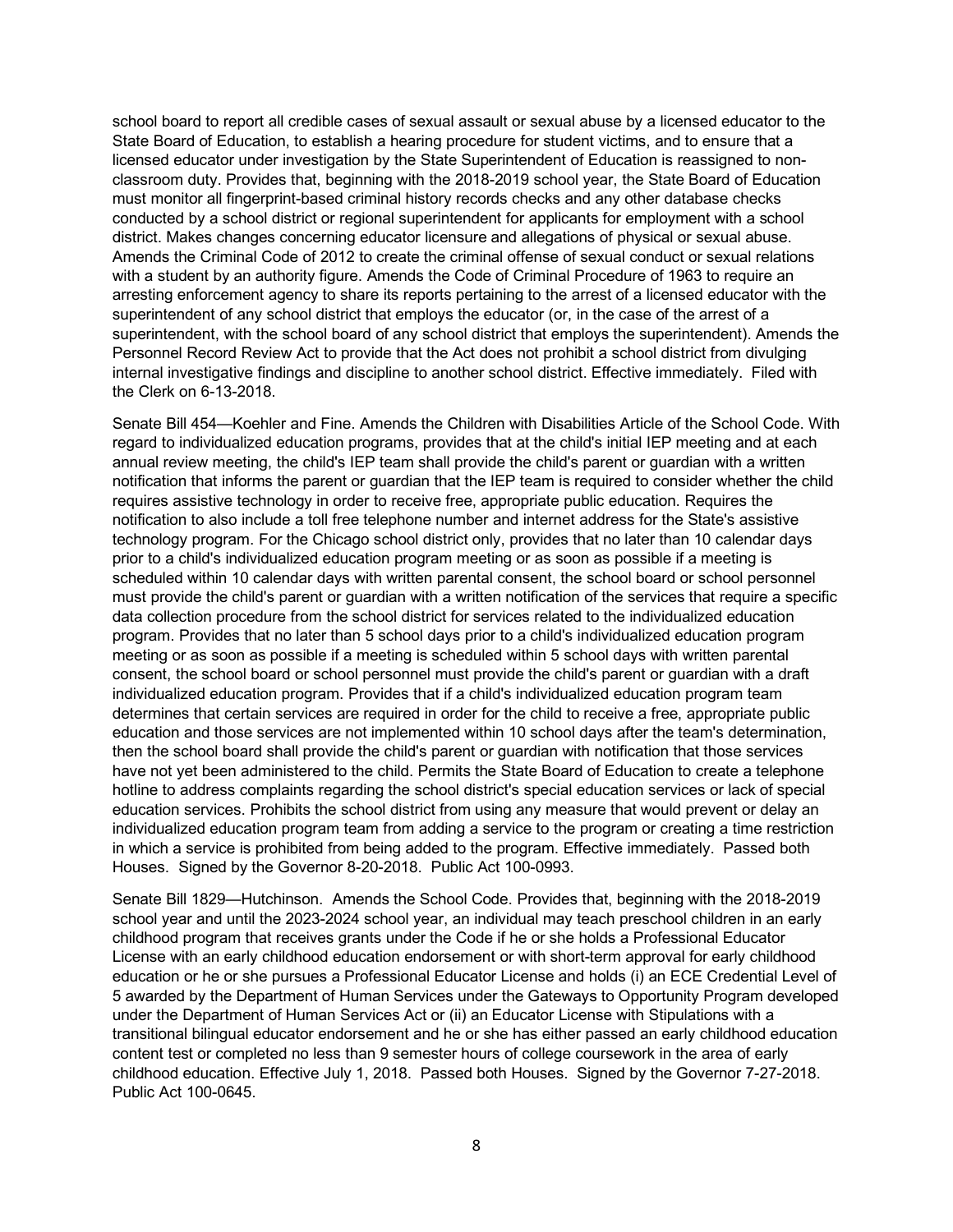Senate Bill 2344—Mulroe. Amends the School Code. With regard to joint agreements entered into by school boards to provide special educational facilities and services, provides that a member district wishing to withdraw from a joint agreement must present to its school board and the other member districts evidence that it has a comprehensive plan for educating a wide range of students with disabilities, including a full continuum of supports and services, and that it has an appropriate plan for educating all currently enrolled students with disabilities upon withdrawal from the joint agreement. Provides that, in school districts located in whole or part in a county with a population exceeding 5,000,000 inhabitants and with joint agreements involved in a withdrawal effective on July 1, 2018, a student attending a school under a joint agreement program in the school year immediately prior to the effective date of the school district withdrawing from the agreement shall be permitted to remain placed in the joint agreement program if the student is a resident of the withdrawing school district, the joint agreement maintains the program, the student's individualized education program team makes a determination that the program is the most appropriate program to meet the student's needs, and the student remains age appropriate for the program. Provides that if a student from the withdrawing district attends the joint agreement's program, the withdrawing district shall be responsible for the per capita cost of the student's attendance as calculated under the Children with Disabilities Article of the Code, plus a per student share of fees that would have been paid to the joint agreement for membership and administrative costs associated with educating the student in the joint agreement's program, and transportation of the student to the joint agreement's program. Makes the provisions concerning such a student inoperative on and after July 1, 2026. Effective immediately. Passed both Houses. Vetoed by the Governor 8-26-2018.

Senate Bill 2654—Hunter. Amends the School Code. Provides that the Department of Public Health shall develop, provide, or approve (rather than develop or approve) the informational materials in accordance with the latest information provided by (rather than the latest recommendations of) the Advisory Committee on Immunization Practices of the Centers for Disease Control and Prevention. Makes a conforming change. Passed both Houses. Signed by the Governor 8-19-2018. Public Act 100-0977.

Senate Bill 2658—Schimff. Amends the School Code. Provides that a Professional Educator License with Stipulations with a provisional educator endorsement obtained by a service member or a spouse of a service member is valid until June 30 immediately following 3 (rather than 2) years of the license being issued. Defines "spouse of a service member". Effective September 3, 2018. Passed both Houses. Signed by the Governor 8-13-2018. Public Act 100-0821.

Senate Bill 2838—Link. Amends the Dual Credit Quality Act. Requires a community college district, upon the request of a school district within the jurisdiction of the community college district, to enter into a partnership agreement with the school district to offer dual credit coursework; specifies requirements for the partnership agreement. Provides that on or after the effective date of the amendatory Act, a school district may not enter into a new contract with an out-of-state institution to provide a dual credit course without first offering the community college district in the district in which the school district is located the opportunity to provide the course. Provides for a Model Partnership Agreement and creates the Dual Credit Committee. Makes other changes. Passed both Houses. Signed by the Governor 8-23-2018. Public Act 100-1049.

Senate Bill 2892—Manar. Amends the School Code. Provides that in fixing the salaries of teachers, a school board shall pay those who serve on a full-time basis a rate not less than (i) \$32,076 for the 2019- 2020 school year, (ii) \$34,576 for the 2020-2021 school year, (iii) \$37,076 for the 2021-2022 school year, and (iv) \$40,000 for the 2022-2023 school year. Provides that the minimum salary rate for each school year thereafter, subject to review by the General Assembly, shall equal the minimum salary rate for the previous school year increased by a percentage equal to the percentage increase, if any, in the Consumer Price Index For All Urban Consumers for all items published by the United States Department of Labor for the previous school year. Passed both Houses. Vetoed by the Governor 8-26-2018.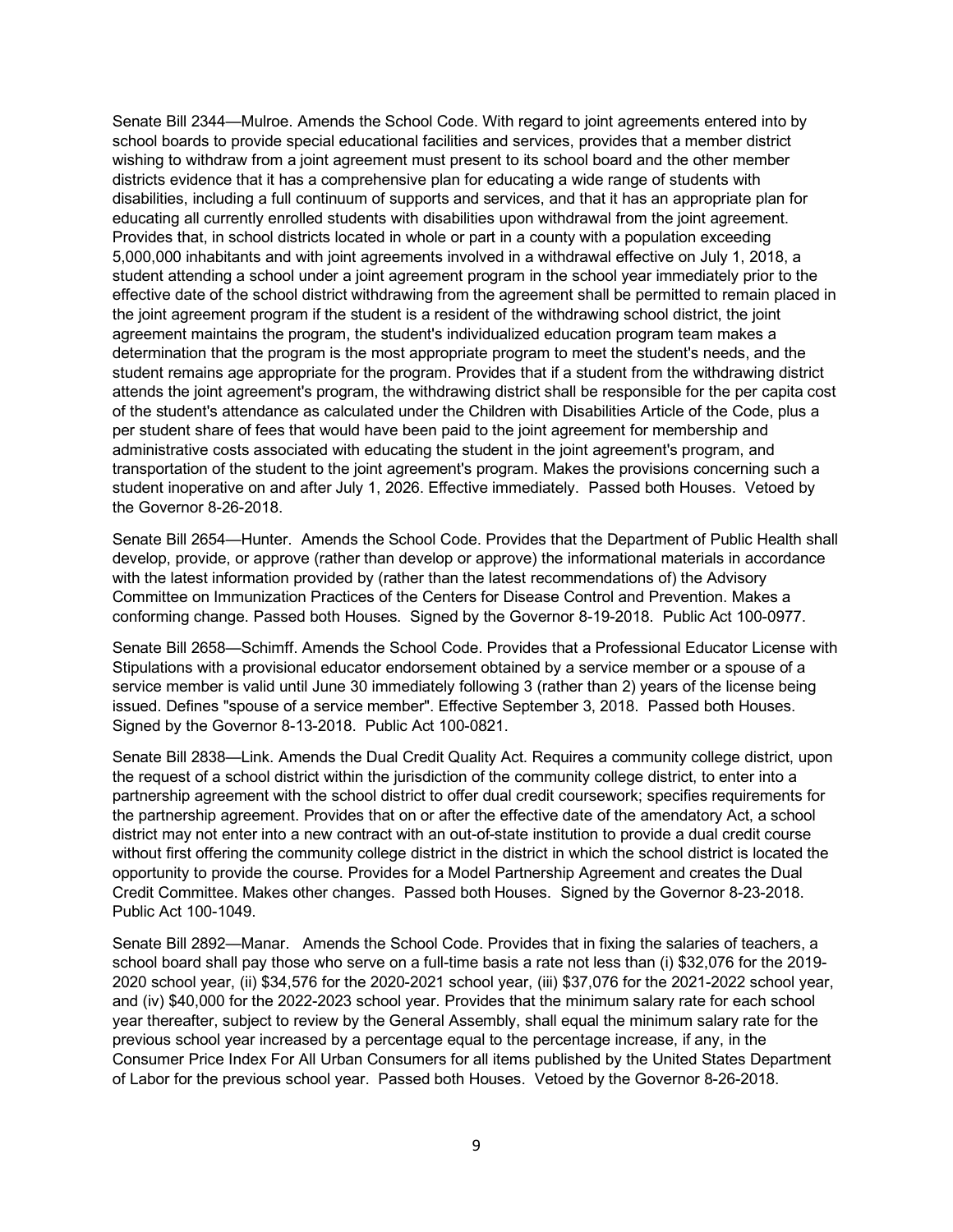Senate Bill 2925—Lightford. Amends the Illinois Police Training Act. Provides that the Illinois Law Enforcement Training Standards Board shall develop or approve a course for school resource officers. Provides that the school resource officer course shall be developed within one year of the amendatory Act and shall be created in consultation with organizations demonstrating expertise and or experience in the areas of youth and adolescent developmental issues, educational administrative issues, prevention of child abuse and exploitation, youth mental health treatment, and juvenile advocacy. Provides that the Board shall develop a process allowing law enforcement agencies to request a waiver of this training requirement for any specific individual assigned as a school resource officer. Amends the School Code. Provides that beginning January 1, 2021, any law enforcement agency that provides a school resource officer shall provide to the school district a certificate of completion, or approved waiver, issued by the Illinois Law Enforcement Training Standards Board under the Illinois Police Training Act indicating that the subject officer has completed the requisite course of instruction in the applicable subject areas within one year of assignment, or has prior experience and training which satisfies this requirement. Provides that in an effort to defray the related costs, any law enforcement agency that provides a school resource officer should apply for grant funding through the federal Community Oriented Policing Services grant program. Defines "school resource officer". Makes other changes. Passed both Houses. Signed by the Governor 8-19-2018. Public Act 100-0984.

Senate Bill 2941—McGuire. Amends the Postsecondary and Workforce Readiness Act. With respect to the State Board of Education's competency-based, high school graduation requirements pilot program, provides that a school district may participate in the program for some or all of its schools (instead of for some or all of its schools serving grades 9 through 12). Allows school districts to collaboratively apply to participate in the pilot program; sets forth provisions governing a collaborative of districts. Effective immediately. Passed both Houses. Signed by the Governor 6-29-2018. Public Act 100-0599.

Senate Bill 3015—Koehler. Amends the School Code. Amends the School Code. With regard to the selfadministration and self-carry of asthma medication, provides that a school district, public school, charter school, or nonpublic school may authorize a school nurse or trained personnel to (i) provide undesignated asthma medication to a student for self-administration only or to any personnel authorized under a student's Individual Health Care Action Plan or asthma action plan, plan pursuant to Section 504 of the federal Rehabilitation Act of 1973, or individualized education program plan to administer to the student that meets the student's prescription on file, (ii) administer undesignated asthma medication that meets the prescription on file to any student who has an Individual Health Care Action Plan or asthma action plan, plan pursuant to Section 504 of the federal Rehabilitation Act of 1973, or individualized education program plan that authorizes the use of asthma medication; and (iii) administer undesignated asthma medication to any person that the school nurse or trained personnel believes in good faith is having respiratory distress; defines "undesignated asthma medication" and "respiratory distress". Changes the definition of "asthma medication" to mean quick-relief asthma medication, including albuterol or other short-acting bronchodilators, that is approved by the United States Food and Drug Administration for the treatment of respiratory distress. Provides that a school nurse or trained personnel may administer undesignated asthma medication to any person whom the school nurse or trained personnel in good faith believes to be experiencing respiratory distress (i) while in school, (ii) while at a school-sponsored activity, (iii) while under the supervision of school personnel, or (iv) before or after normal school activities. Provides that a school district, public school, charter school, or nonpublic school may maintain a supply of asthma medication in any secure location that is accessible before, during, or after school where a person is most at risk. Provides that a training curriculum to recognize and respond to respiratory distress may be conducted online or in person. Specifies training requirements.

Provides that a school district or school must follow up with the school nurse after the administration of undesignated asthma medication only if a school nurse is available. Passed both Houses. Signed by the Governor 8-3-2018. Public Act 100-0726.

Senate Bill 3220—Aquino. Amends the Educator Licensure Article of the School Code. Provides that a not-for-profit institution, institution of higher education, or for-profit institution that is denied an initial